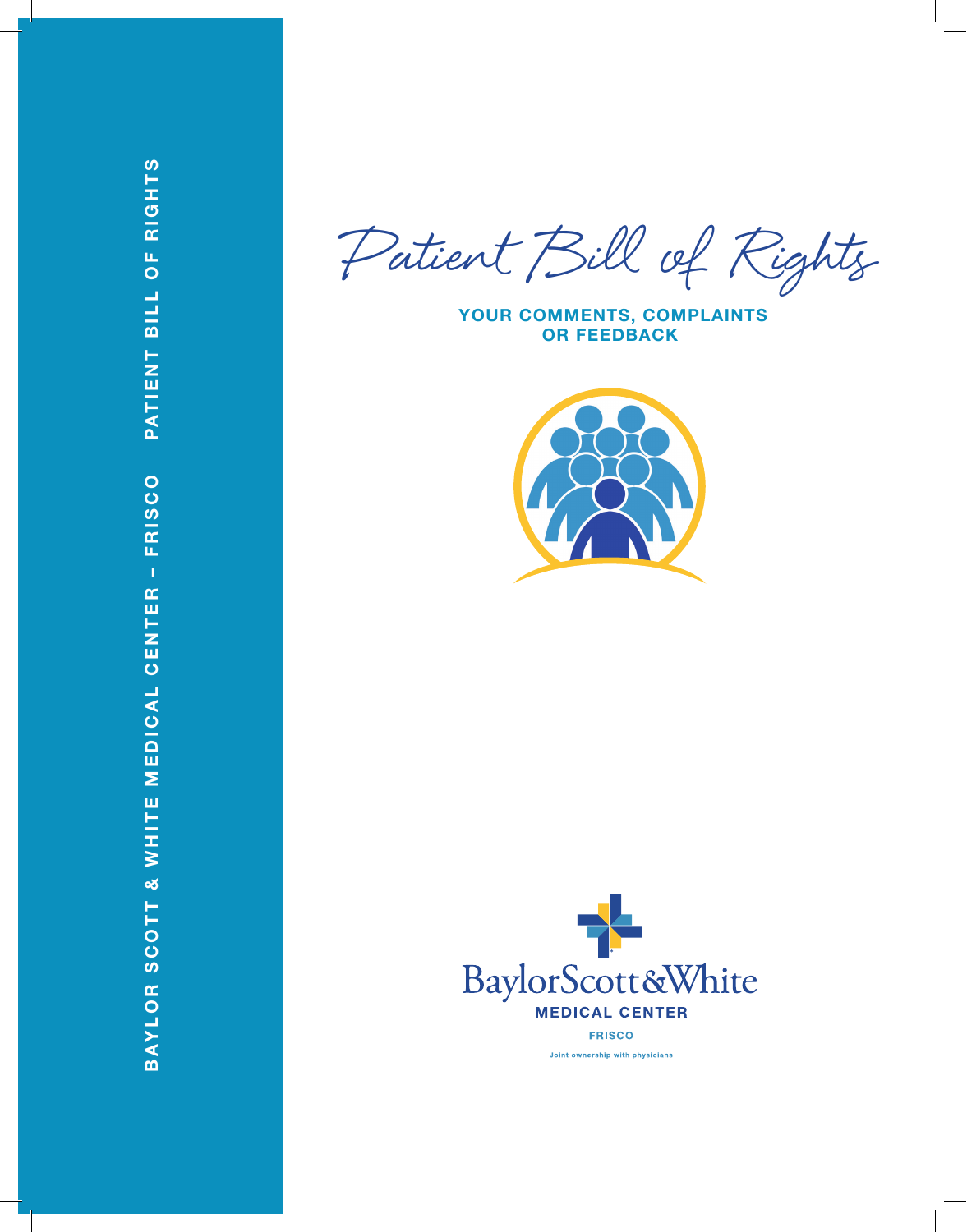### **PATIENT CLAIM DATA**

This document shall provide notice to patients that the Texas Department of State Health Services and Texas Healthcare Information Collection program (THCIC) receives patient claim data regarding services performed by the named provider.

The patients claim data is used to help improve the health of Texas through various methods of research and analysis. Patient confidentiality is held to the highest standard and your information is not subject to public release. THCIC follows strict internal and external guidelines as outlined in Chapter 108 of the Texas Health and Safety Code and the Health Insurance Portability and Accountablity Act of 1996 (HIPAA).

For further information regarding the data being collected, please send all inquiries to:

## **Chris Aker THCIC**

Department of State Health Services Center for Health Statistics, MC 1898 PO Box 149347 Austin, TX 78714-9347

#### **Location:**

Moreton Building, M-660 1100 W. 49th St. Austin, TX 78756

Phone: 512.776.7261 Fax: 512.776.7740 Email: thcichelp@dshs.state.tx.us



## Dear Patient,

At Baylor Scott & White Medical Center – Frisco, we are striving to develop a tradition of caring for our patients and communities. We strive to deliver health care compassionately and to act with absolute integrity in the way we do our work and the way we live our lives.

Your concerns are important to us. In order to achieve the highest level of health care, we welcome your comments, complaints or feedback. We are committed to providing you with the highest level of quality care possible.

You also have a right to participate in ethical issues concerning your care, and may request to meet with a representative from our Medical Ethics Committee.

If you have questions, please feel free to contact the Baylor Scott & White – Frisco receptionist by dialing zero (0) who will notify an Administrator to meet with you, or you may leave a message on our Feedback Hotline by calling 214.407.5699. You have our personal assurance there will be no retribution for asking questions or raising concerns about any issues.

Should you desire to lodge a grievance, listed below are the agencies which may assist you:

**Texas Department of Health Health Licensing & Compliance Division** 1100 W. 49th St. Austin, TX 78756-3199 Phone: 888.973.0022 Fax: 512.834.6653

**Joint Commission on Accreditation of Healthcare Organizations** Division of Accreditation Operations Office of Quality Monitoring One Renaissance Boulevard Oakbrook Terrace, IL 60181 Fax: 630.792.5636

We are equally committed to assuring our actions consistently reflect our words. In this spirit, we want your visit here at Baylor Scott & White – Frisco to be an enjoyable one.

Sincerely, Trevor Castaneda *Chief Executive Officer Baylor Scott & White Medical Center – Frisco*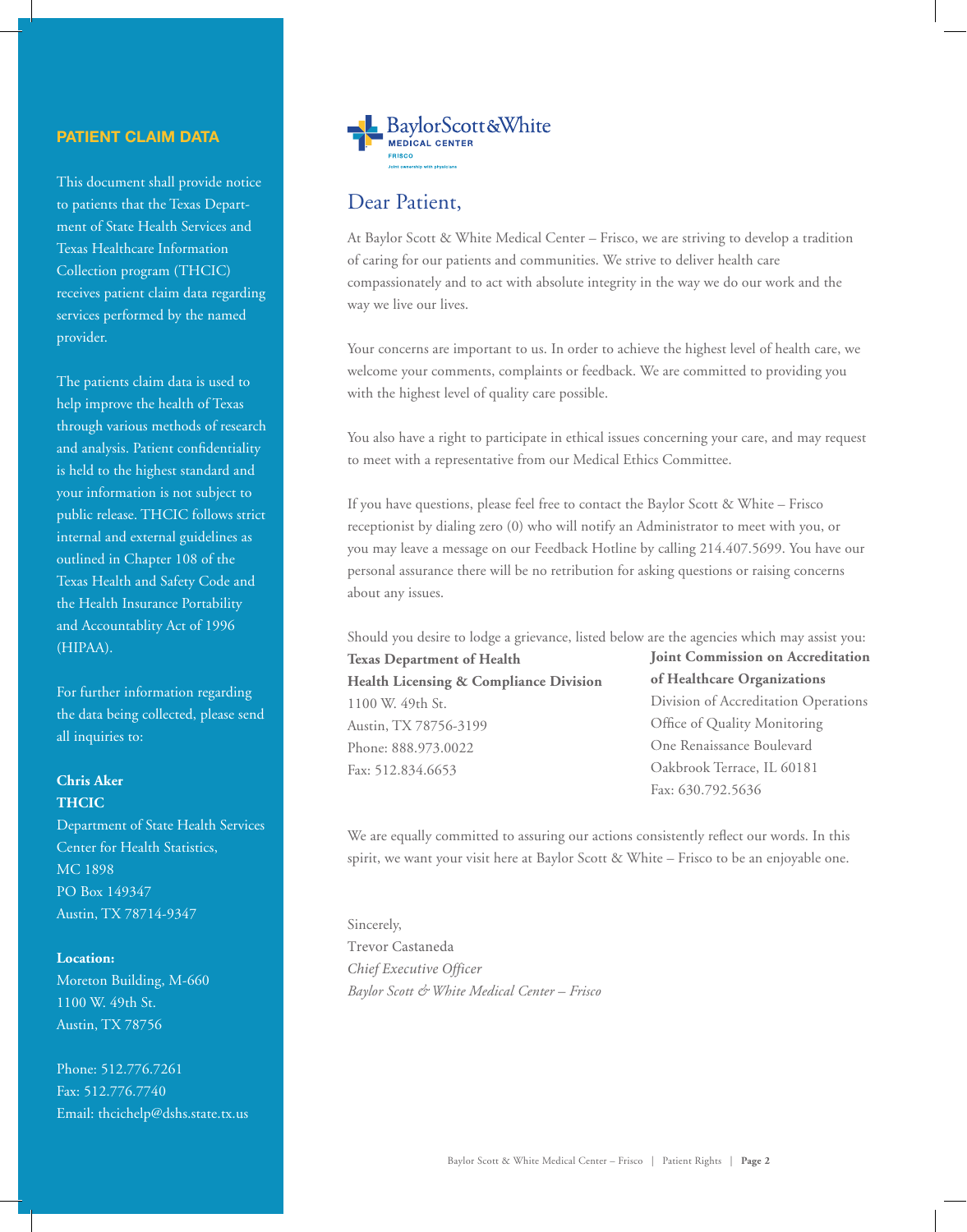# Patient Bill of Rights

- **1.** The patient has the right to impartial access to treatment or hospital accommodations regardless of race, creed, sex, age, disability, disease process, national origin or sources of payment.
- **2.** The patient has the right to considerate, respectful care at all times and under all circumstances in recognition of his /her personal dignity. The patient's individuality will be respected, psychosocial and spiritual needs considered, and differences in cultural and educational background will be taken into account, as well as any specialized or age specific needs. The patient (or his/her representative) has the right to participate in the development and implementation of the plan of care.
- **3.** The patient has the right, within the law, to his/her privacy by:
	- a) Refusing to talk with or see anyone who is not officially connected with the health care facility or directly involved in his/her care.
	- b) Wearing appropriate personal clothing or religious items, as long as they do not interfere with diagnostic exams, his/her treatment, or do not pose a danger to him/her.
	- c) Expecting private surroundings during interviews and examinations.
	- d) Expecting any discussion or consultation about his/her care to be done as discreetly as possible with no one present that is not directly involved in his/her care without his/her permission.
	- e) Expecting that his/her medical health record be read by only those directly involved in his/her treatment or the monitoring or assessment of its quality and by others only with his/her written authorization.
	- f) Expecting reasonable provision of protective privacy when needed for his/her personal safety.
- **4.** The patient has the right to expect reasonable safety in the hospital environment.
- **5.** The patient has the right to know the names of those who are providing his/her care and who is primarily responsible for that care.
- **6.** He/she has the right to refuse participation in research or experimental procedures. (In instances where the patient is under a legal disability, these rights will, when feasible, be accorded to the party legally responsible for medical decisions respecting the patient).
- **7.** The patient has the right to receive information from his/her primary provider regarding his/her diagnosis (to the degree that it is known), his/her treatment, any known prognosis, and outcomes of care, including unanticipated out comes. He/she has the right to expect this information in language and terms that he/she can understand. (When it is medically inadvisable to give such information to the patient, it should be made available to a legally authorized person).
- **8.** The patient has the right to see visitors and to communicate with others outside the health care facility by telephone or in writing. The patient may designate visitors in accordance with the hospital policy. Visitors designated by the patient may not be denied because of race, creed, color, national origin, ancestry, age, religion, sex, gender identity, sexual orientation, marital status or disability.
- **9.** The patient who does not speak English has the right, whenever reasonably possible, to an interpreter.
- **10.** The patient has the right to participate in decisions and ethical issues concerning his/her care and to be given information by his/her physician concerning his/her condition, suggested treatments or procedures, and any risks or side effects. Where medically significant, the patient should be informed of alternatives in his/her care or treatment. (In instances where the patient is under a legal disability, these rights will, when feasible, be accorded to the party legally responsible for medical decisions respecting the patient). The patient should give voluntary, competent and informed consent to any contemplated procedure. In the event that the patient is incapable of giving consent, appropriate consent will be sought, whenever possible, from his/her legal guardian or other authorized person.
- **11.** The patient, at his/her own request and expense, has the right to consult with another physician.
- **12.** The patient may refuse treatment to the extent permitted by law. If he/she or his/her legal guardian refuses treatment that prevents the provision of appropriate care, according to professional standards, his/her physician upon reasonable notice may terminate the relationship with the patient.